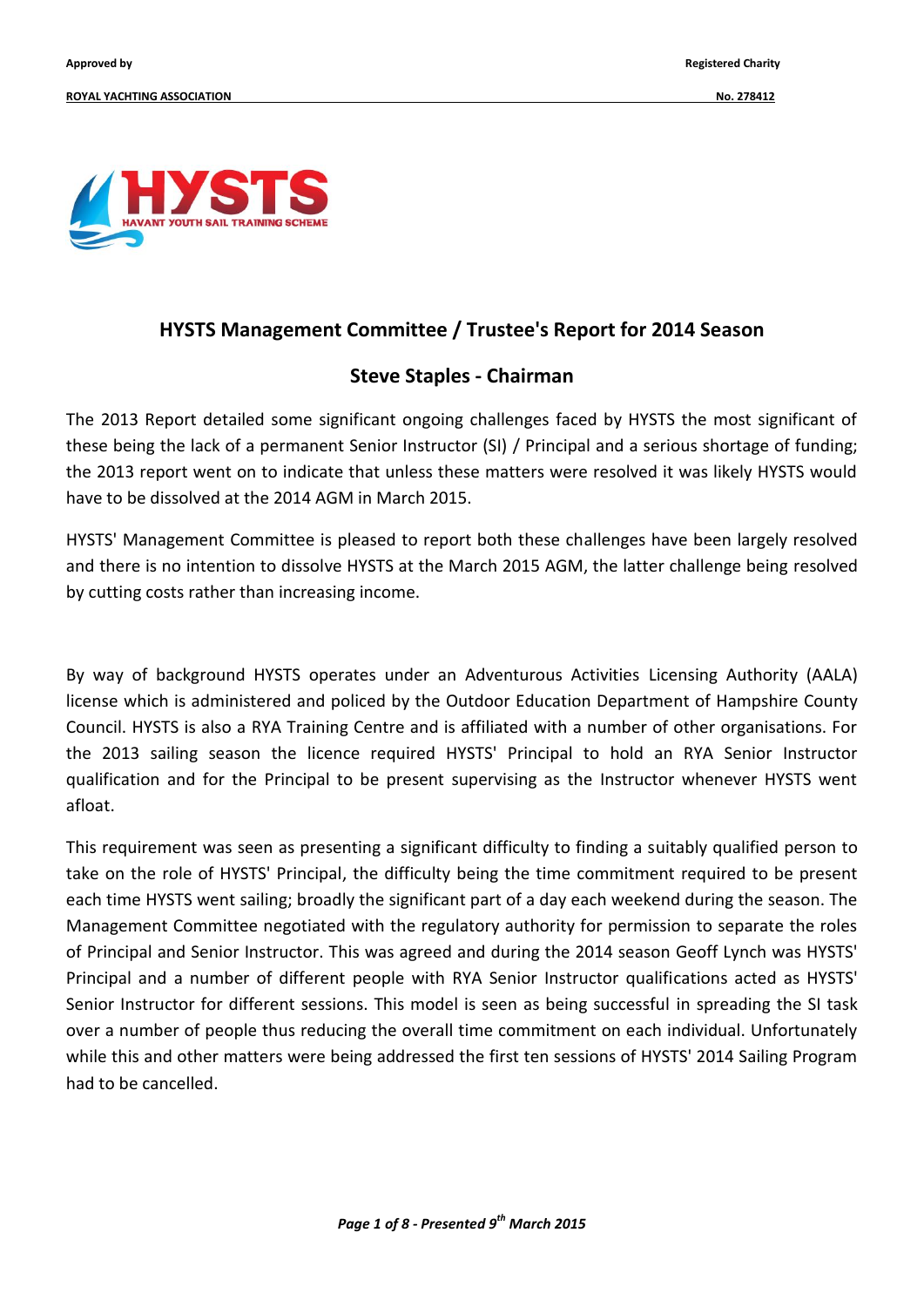**ROYAL YACHTING ASSOCIATION No. 278412**

During 2013 significant effort had been expended by the Management Committee to secure core funding and this effort continued into the early part of 2014. Success was experienced in securing grant funding for specific projects, though efforts to secure core funding were alas to no avail; clearly a change of tack was required. A review of HYSTS' operating expenses had revealed that the single most expensive item was the marina berthing fees for the two safety boats. Reducing these fees was seen as the most beneficial action which could be taken to enable HYSTS to continue to provide affordable sailing opportunities for young people. A review of options as to how HYSTS might provide safety boat cover was conducted, the conclusion being that HYSTS should move to providing safety boat cover from boats which could be stored in the dinghy compound with the dinghies, thus their storage would be at no additional expense to HYSTS. Suitable boats and outboards, Whaly 435s and Mariner 20hp engines, where selected. Once grant funding for a significant part of the cost had been secured these were purchased, the financial shortfall being made up by an interest free loan secured against the rigid inflatable boats (RIBs) which will be repaid once the RIBs are sold. Throughout this change in the provision of safety boat cover Hampshire County Council has been fully consulted and the purchases were not made until their approval had been received. The one outstanding action before the switch to providing safety boat cover from the Whalys can be considered complete is for the current safety boat crews to complete familiarisation training on operating the Whalys and plans are in hand for this.

This switch in the method of provision of safety boat cover has significantly reduced HYSTS' operating costs to the point where HYSTS should be substantially sustainable on the monies raised from sailing fees alone, provided HYSTS sessions are fully occupied with young people. HYSTS though will remain dependant on grant funding for capital purchases.

HYSTS ended the financial year in a better financial position than was expected at the beginning of the year. This was achieved by fundraising efforts, donations from individuals and commercial organisations, the support of community based charities and the disposal of a surplus RIB. HYSTS has sufficient funds to pay the fixed costs of going afloat in 2015 if these costs are the same as they were in 2014 minus the mooring bill. Now that HYSTS has been placed on a more substantial footing and is actually going afloat in 2015 the intention is to grow the membership numbers. This aim must be achieved while maintaining the correct skills balance between beginner and expert in the sailing membership. More adult volunteer safety boat crew would ease the commitment being made by the current team.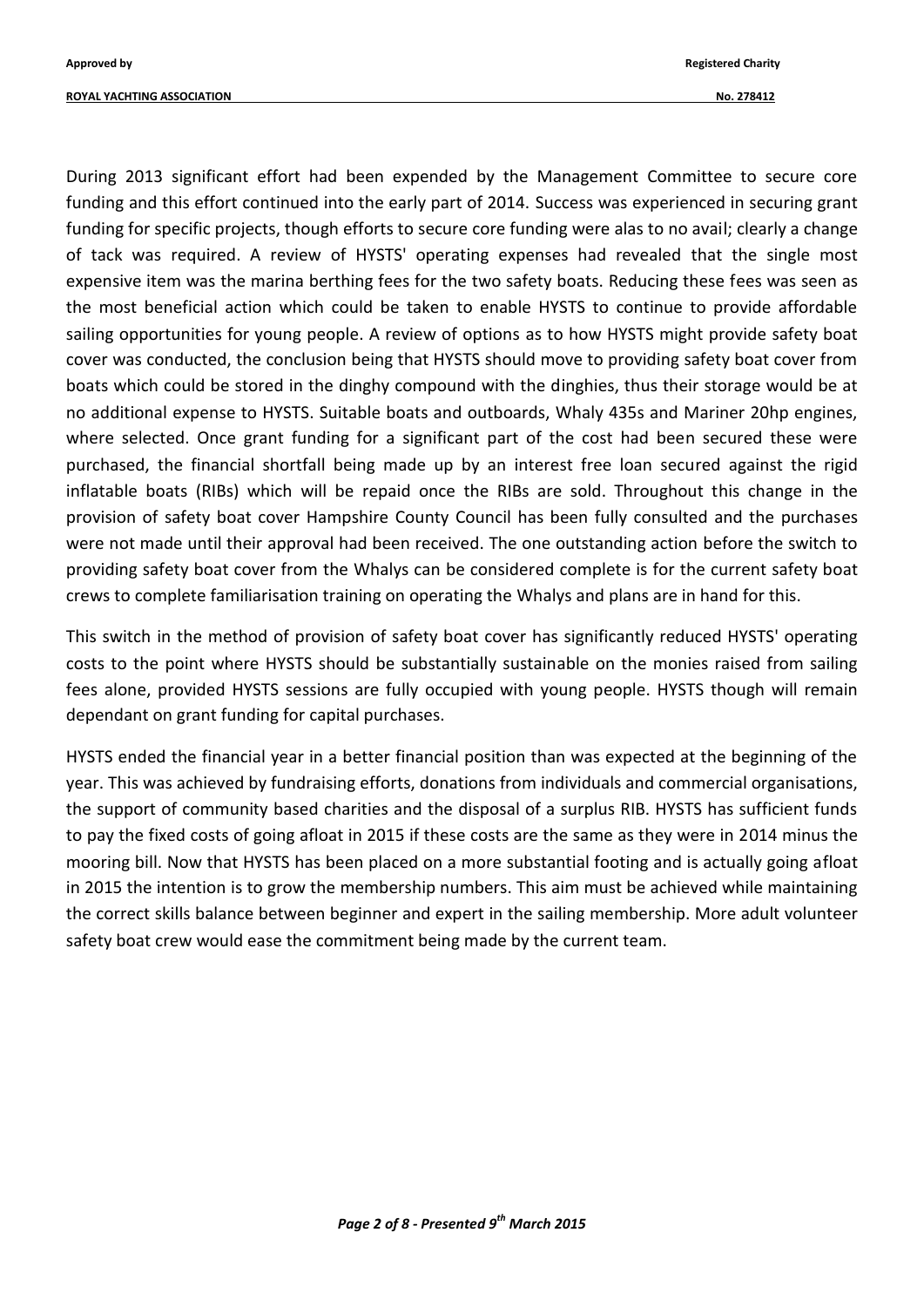#### **HYSTS**

#### **End of Season Bookings Report**

#### **2014**

#### **Bookings Report**

**Sailing** 

Sailing period  $7<sup>th</sup>$  June 2014 – 25th October 2014

Possible sessions 17 (including additional unscheduled session on August  $30<sup>th</sup>$ )

Session cancellations 3 (1 x lack of SI, 2 x lack of participants). *Detailed breakdown Fig. 1 below.*

Actual sessions 14

Participation

Participants 23 (13 girls and 10 boys) including 2 from the Petersfield Scouts Club.

Age spread  $8 - 18$  years

Participant completed sailing sessions over the period 102.

Attendance average 7.2 Young People per session cf 7.5 for 2013 season.

Areas to benefit from activities include: Havant / Hayling Island / Emsworth 56%; Hambledon / Denmead 22%; Chichester / Petersfield / Liphook 22%. *Details Fig 2 below.*

Fig 1. Sessions/Participants Breakdown. Note the AALA License limits session participants to 9.

| Session No Date |          | Participants | comment   |
|-----------------|----------|--------------|-----------|
| 1               | 07/06/14 | 5            |           |
| $\overline{2}$  | 15/06/14 | 9            |           |
| 3               | 21/6/14  | 0            | Cancelled |
| 4               | 29/06/14 | 9            |           |
| 5               | 05/07/14 |              |           |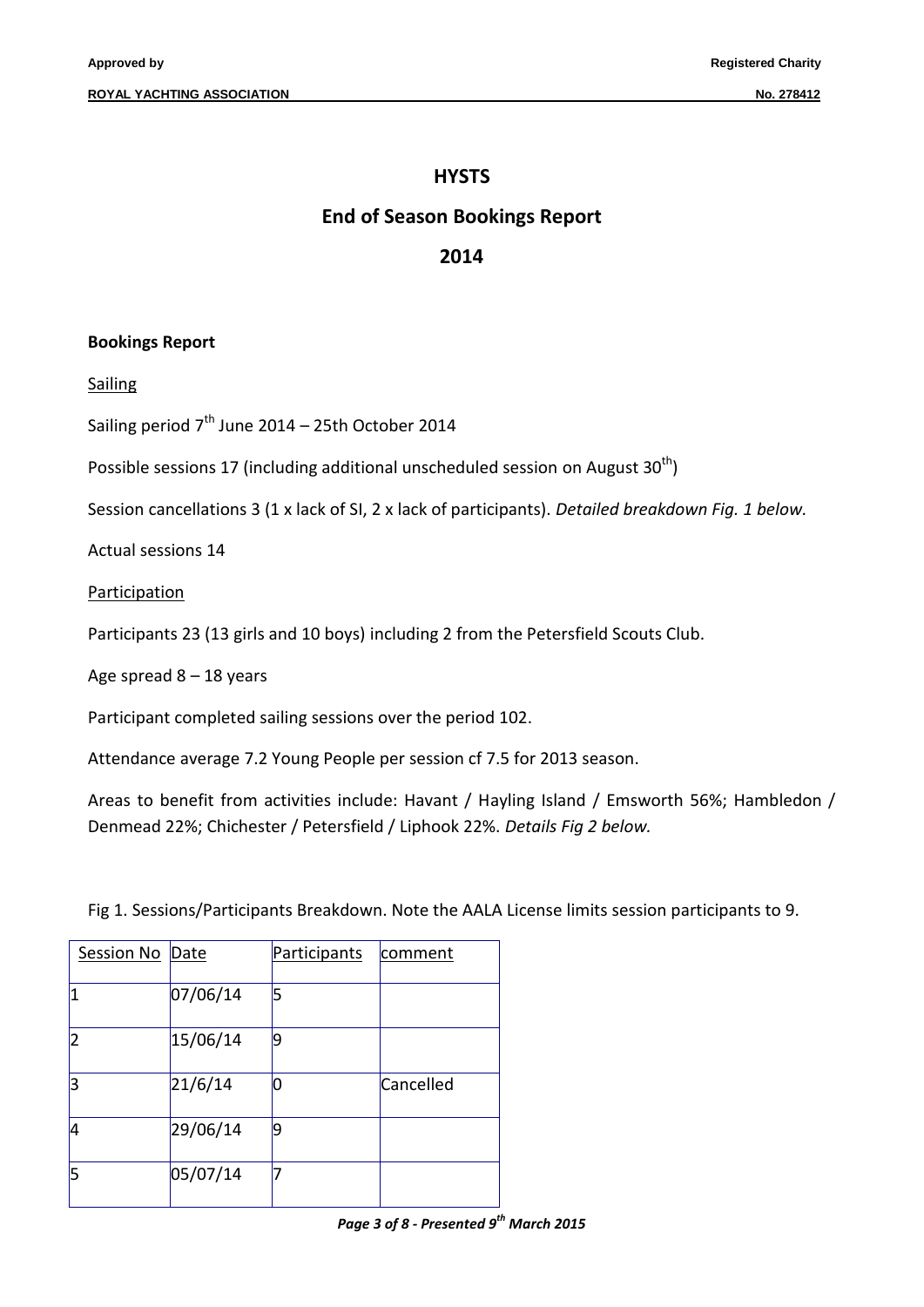#### **ROYAL YACHTING ASSOCIATION** NO. 278412

| Total |          | 102             |                        |
|-------|----------|-----------------|------------------------|
| 17    | 25/10/14 | 7               |                        |
| 16    | 19/10/14 | 0               | Cancelled              |
| 15    | 11/10/14 | 7               |                        |
| 14    | 05/10/14 | 5               |                        |
| 13    | 28/09/14 | 8               |                        |
| 12    | 21/09/14 | 6               |                        |
| 11    | 13/09/14 | 8               |                        |
| 10    | 07/09/14 | 8               |                        |
| 9     | 30/08/14 | 8               | <b>Additional sail</b> |
| 8     | 26/07/14 | lО              | Cancelled              |
| 7     | 19/07/14 | $6\overline{6}$ |                        |
| 6     | 13/07/14 | 9               |                        |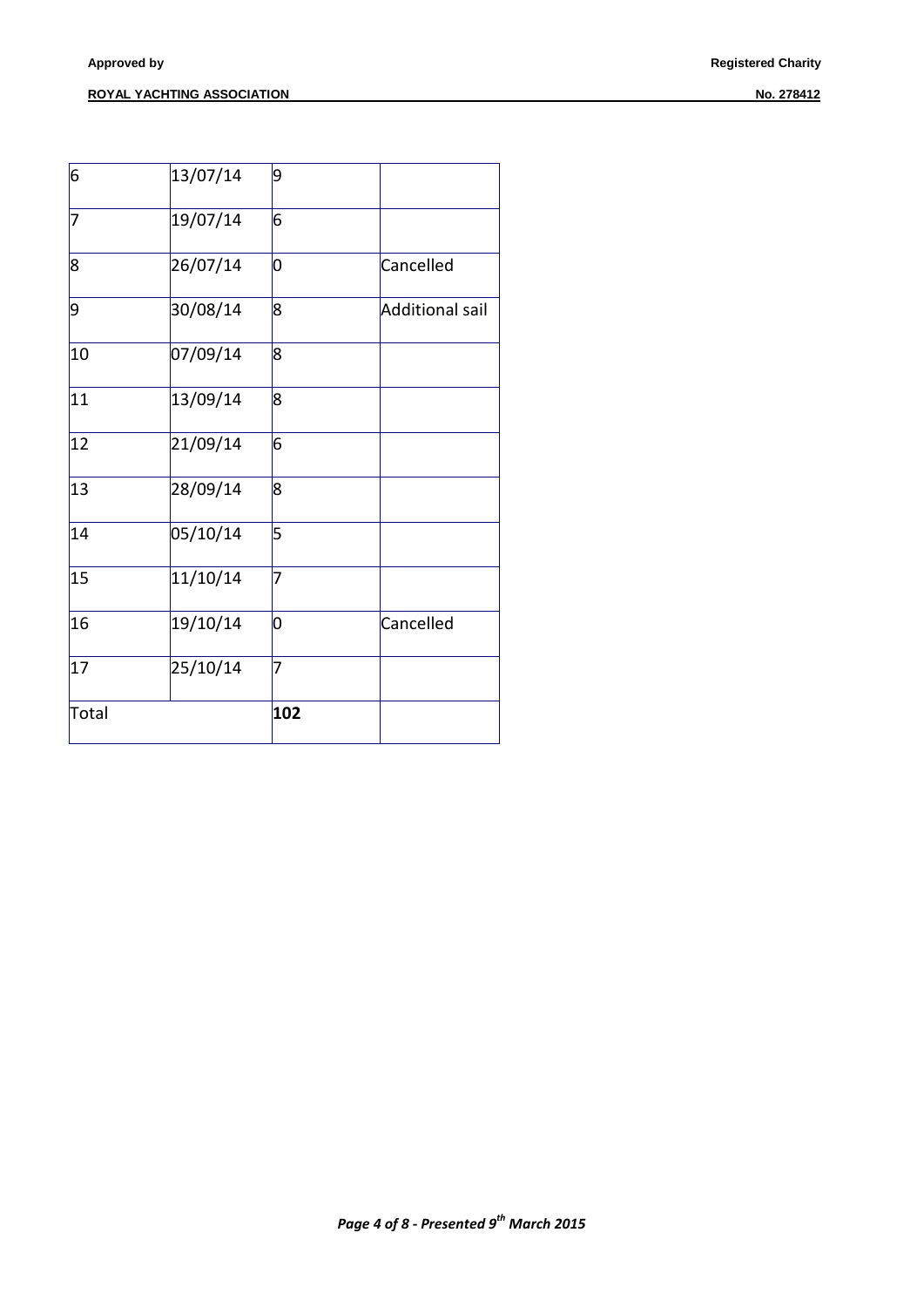

Fig 2. The following chart highlights the catchment areas to benefit from HYSTS sailing activities

## **Recognition of Charitable Status.**

HYSTS' address is: Havant Youth Sail Training Scheme. C/o The Bedhampton Social Hall Centre, 21 Bedhampton Road, Bedhampton, Hampshire PO9 3ES

HYSTS' Trustees; Mr Peter Bee, Mr Geoffrey Lynch, Mr Owen Davies, Mrs Hazel Matthews, Mrs Lorna Tomblin, Mr Stephen Staples, Mr Warren Scott, Mr Derick Borlace, Mr Kenneth Matthews.

The HYSTS Constitution (as amended 10th March 2014) requires the overall responsibility for the Scheme shall be vested in the Management Committee elected by the Patron and Sailing (Senior) Members at the Annual General Meeting each year. The Constitution also requires the Management Committee will consist of the following elected Officers; The President (who may be appointed for a five year term of office), Chairperson, Principal, Secretary, Treasurer, Sailing Programme Co-ordinator, Fund Raising Co-ordinator, Publicity Officer, and Bosun. Three Patron or Sailing (Senior) Members may also be elected to serve as members of the Management Committee. The Constitution further requires The Officers of the Scheme and elected Management Committee Members will act as the Managing Trustees in accordance with Charity Law.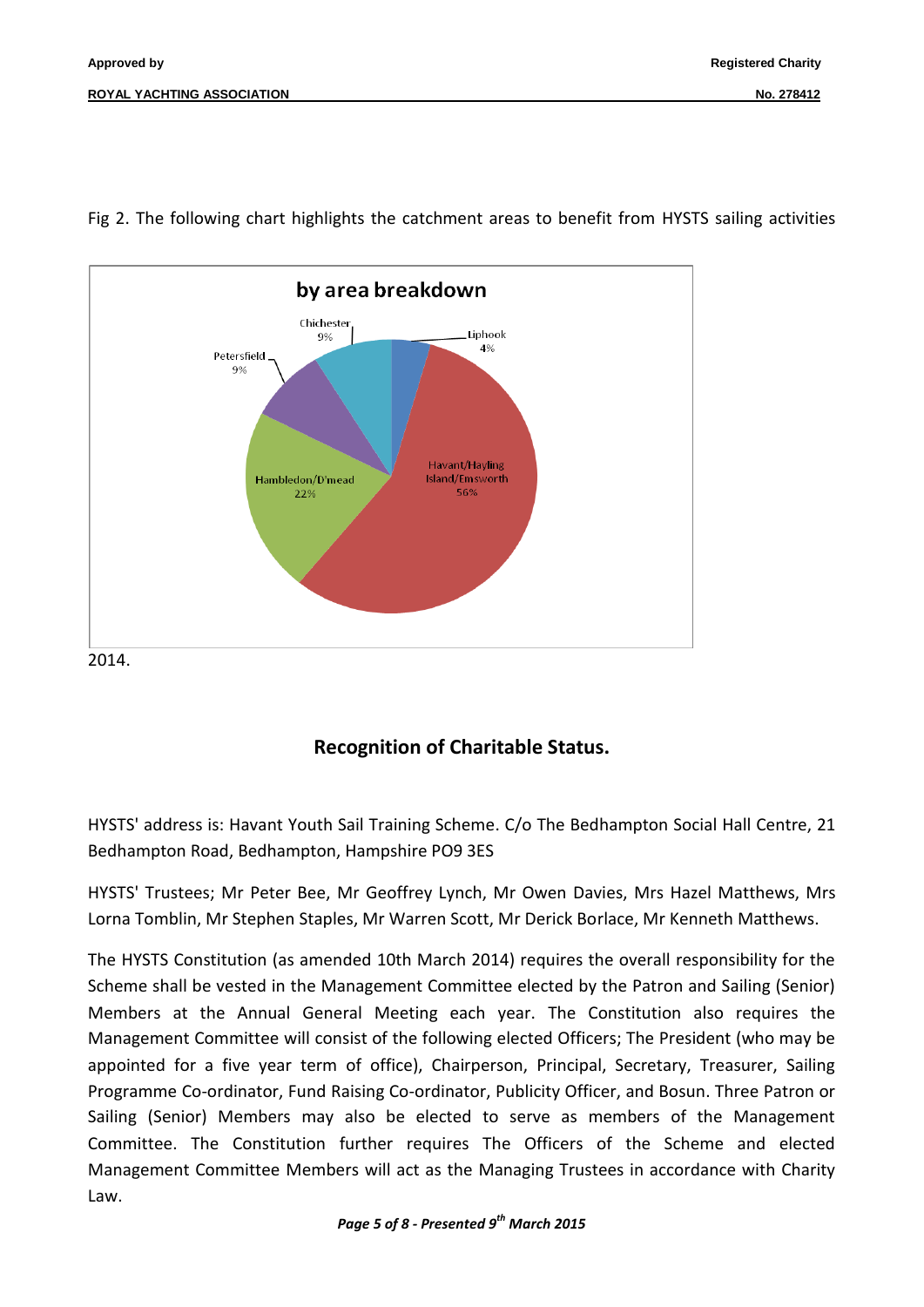HYSTS' Constitutional objectives are:

- $\triangleright$  to improve the quality of life of young people through the provision of sailing opportunities and qualifications as a challenging activity.
- $\triangleright$  to provide a secure environment for the self-development of young people through qualified and professional guidance.
- $\triangleright$  to work in partnership with statutory bodies and organisations within the community.
- $\triangleright$  to deliver youth work through the medium of sailing and waterborne activity.
- $\triangleright$  to facilitate training opportunities for young people and adults wishing to work with young people.

These objectives are further defined within the Co-Operation agreement between Hampshire County Council Outdoor Education Department and HYSTS (Hampshire County Council Outdoor Education Department issue, administer and police the AALA license under which HYSTS operates) as:

To introduce young people to sailing and seamanship as an activity in a way that facilitates personal development.

HYSTS' Objectives under the Co-Operation agreement are:

- 1. To provide affordable opportunities for young people to experience dinghy sailing with qualified RYA instruction and procedures in line with the regulations and guidance set out in the current HCC Off-site and Hazardous Activities Regulations.
- 2. To provide a membership system by which young people can regularly participate in sailing in order to develop confidence, personal skills and teamwork.
- 3. To provide planned and progressive opportunities for youth groups to initiate and develop sailing for their members.
- 4. To provide 'come and try' sessions for young people who would otherwise not have the opportunity to attempt sailing as an activity.
- 5. To provide opportunities for young people to fulfil requirements of external organisations with regard to sailing (e.g. The Duke of Edinburgh's Award, Scouts, Guides, RYA certificates etc.)
- 6. To provide training opportunities in order to develop the HYSTS programme.
- 7. To raise self-esteem and develop personal and social skills.
- 8. To support the development and positive personnel relationships with both peers and adults.
- 9. To enable the sharing and acting on ideas and issues.
- 10. To recognise the voluntary involvement of young people with a range of experiences and views.
- 11. To take part in outdoor education activities.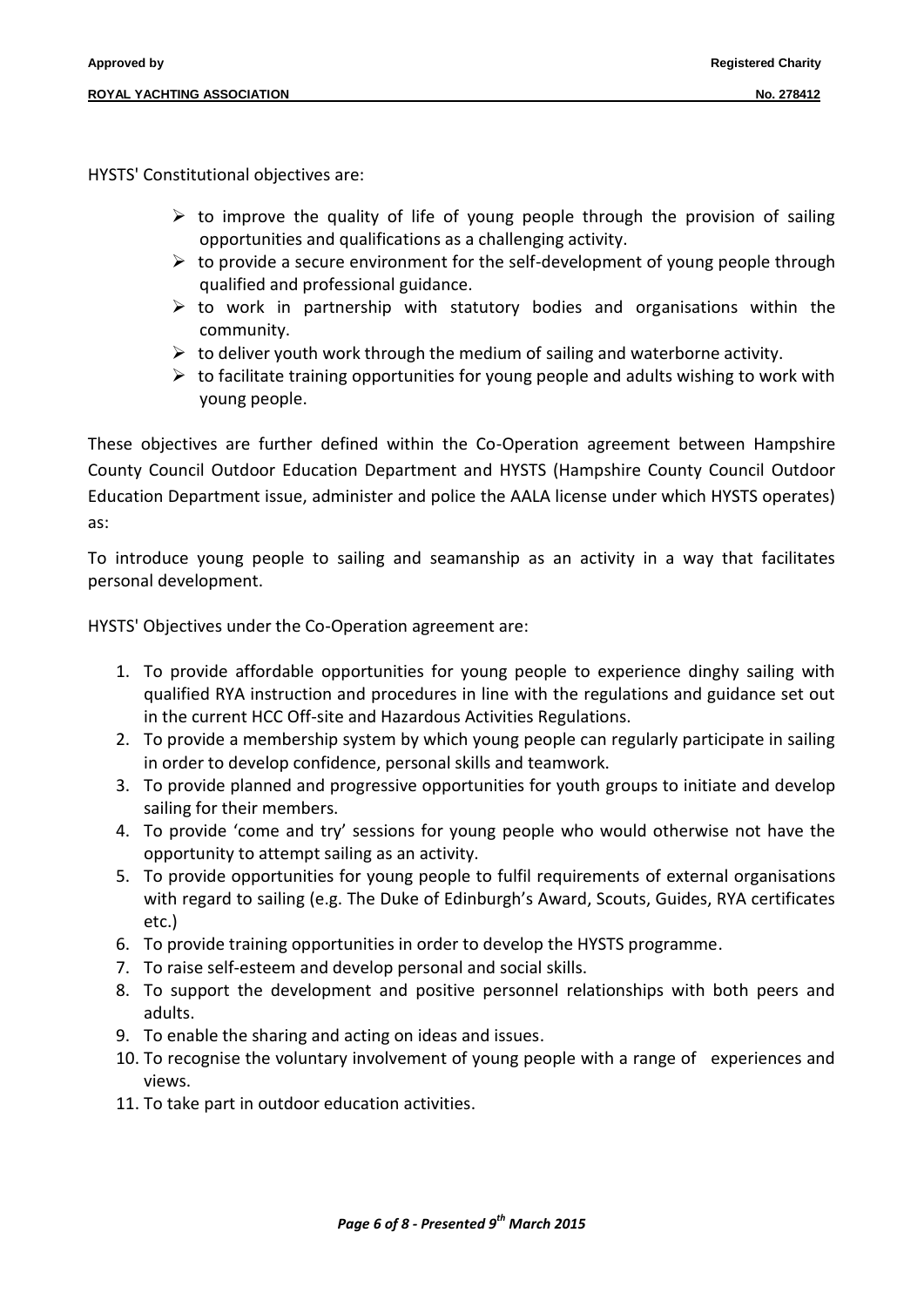**Planned Outcomes for young people under the Co-Operation agreement** 

- **Young people can gain RYA Awards for members and HYSTS Certificates of Participation (for introductory sailing sessions) (under 25 years) from Hampshire by the end of each season**
- **HYSTS members completing 3 or 6 months of regular attendance will receive an Access Credit and Certificate for the Duke of Edinburgh's Award**
- **Through their involvement with HYSTS activities young people will develop greater self-confidence and self-esteem as well as improving their team work skills.**
- **Participation in the Members' Sailing Committee leading to young people having the opportunity for full involvement in the organisation of HYSTS.**
- **HYSTS will provide a progression of sailing experience, from Wayfarers through single – handed to advanced sailing techniques, in line with the current RYA modules.**
- **Young people will:**
	- **Feel more confident**
	- **Relate more effectively with both peers and adults in a variety of circumstances and settings**
	- **Be able to use their skills effectively**
	- **Learn how to express their views effectively**
	- **Experience a new and challenging activity**
	- **Have the ability to work with others and influence opinion and decisions**
	- **Know when their views have made a difference**
	- **Develop and maintain effective relationships**